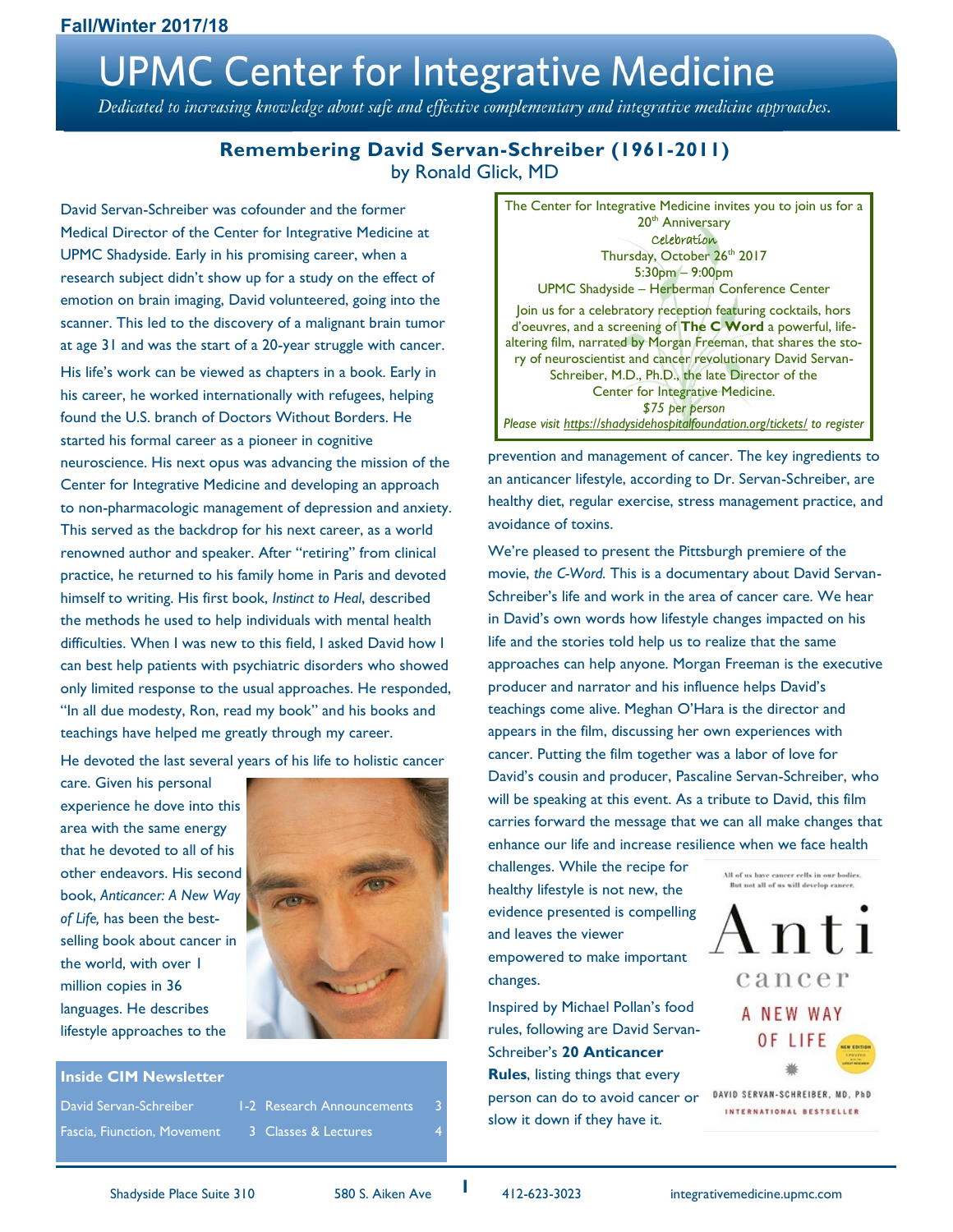# **UPMC Center for Integrative Medicine**

Dedicated to increasing knowledge about safe and effective complementary and integrative medicine approaches.

#### **FOOD RULES**

**1. Go retro:** Your main course should be 80 percent vegetables, 20 percent animal protein, like it was in the old days. Opt for the opposite of the quarter pounder topped with a token leaf of iceberg lettuce and an anemic tomato slice. Meat should be used sparingly for taste, as when it used to be scarce, and should not be the focus of the meal.

**2. Mix and match your vegetables:** Vary the vegetables you eat from one meal to the next, or mix them together -- broccoli is an effective anticancer food, and is even more effective when combined with tomato sauce, onions or garlic. Get in the habit of adding onions, garlic or leeks to all your dishes as you cook.

**3. Go organic:** Choose organic foods whenever possible, but remember it's always better to eat broccoli that's been exposed to pesticide than to not eat broccoli at all (the same applies to any other anticancer vegetable).

**4. Spice it up:** Add turmeric (with black pepper) when cooking (delicious in salad dressings!). This yellow spice is the most powerful natural anti-inflammatory agent. Remember to add Mediterranean herbs to your food: thyme, oregano, basil, rosemary, marjoram, mint, etc. They don't just add flavor, they can also help reduce the growth of cancer cells.

**5. Skip the potato:** Potatoes raise blood sugar, which can feed inflammation and cancer growth. They also contain high levels of pesticide residue (to the point that most potato farmers I know don't eat their own grown potatoes).

**6. Go fish:** Eat fish two or three times a week - sardines, mackerel, and anchovies have less mercury and PCBs than bigger fish like tuna. Avoid swordfish and shark, which the FDA says pregnant women should not eat because they contain a high concentration of contaminants.

**7. Remember not all eggs are created equal:** Choose only omega-3 eggs, or don't eat the yolks. Hens are now fed on mostly corn and soybeans, and their eggs contain 20 times more proinflammatory omega-6 fatty acids than cell-growth regulating omega-3s.

**8. Change your oil:** Use only olive and canola oil in cooking and salad dressings. Go through your kitchen cabinets and throw out your soybean, corn and sunflower oils. (And no, you can't give them to your neighbors or your relatives... They're much too rich in omega-6 fatty acids!)

**9. Say "Brown is beautiful":** Eat your grains whole and mixed (wheat with oats, barley, spelt, flax, etc.) and favor organic whole grains when possible since pesticides tend to accumulate on whole grains. Avoid refined, white flour (used in bagels, muffins, sandwich bread, buns, etc.) whenever possible, and eat white pasta only al dente.

**10. Keep sweets down to fruits:** Cut down on sugar by avoiding sweetened sodas and fruit juices, and skipping dessert or replacing it with fruit (especially stone fruits and berries) after most meals. Read the labels carefully, and steer clear of products that list any type of sugar (including brown sugar, corn syrup, etc.) in the first three ingredients. If you have an incorrigible sweet tooth, try a few squares of dark chocolate containing more than 70% cocoa.

**11. Go green:** Instead of coffee or black tea, drink three cups of green tea per day. Use decaffeinated green tea if it gets you too wired. Regular consumption of green tea has been linked to a significant reduction in the risk for developing cancer.

**12. Make room for exceptions.** What matters is what you do on a daily basis, not the occasional treat.

#### **NON-FOOD RULES**

**1. Get physical:** Make time to exercise, be it walking, dancing or running. Aim for 30 minutes of physical activity at least 5 days a week. This can be as easy as just walking part of the way to the office, or the grocery store. A dog is often a better walking partner than an exercise buddy. Choose an activity you enjoy; if you're having fun, you're more likely to stick with it.

**2. Let the sun shine in:** Try to get at least 20 minutes of daily sun exposure (torso, arms and legs) without sunscreen, preferably at noon in the summer (but take care to avoid sunburns!). This will boost your body's natural production of Vitamin D. As an alternative: discuss the option of taking a Vitamin D3 supplement with your doctor.

**3. Banish bad chemicals:** Avoid exposure to common household contaminants. You should air out your dry-cleaning for two hours before storing or wearing it; use organic cleaning products (or wear gloves); don't heat liquids or food in hard plastics; avoid cosmetics with parabens and phthalates; don't use chemical pesticides in your house or garden; replace your scratched Teflon pans; filter your tap water (or use bottled water) if you live in a contaminated area; don't keep your cell phone close to you when it is turned on.

**4. Reach out (and touch someone!):** Reach out to at least two friends for support (logistical and emotional) during times of stress, even if it's through the internet. But if they're within arm's reach, go ahead and hug them, often!

**5. Remember to breathe:** Learn a basic breathing relaxation technique to let out some steam whenever you start to feel stressed.

**6. Get involved:** Find out how you can best give something back to your local community, then give it.

**7. Cultivate happiness like a garden:** Make sure you do one thing you love for yourself on most days (it doesn't have to take long!).

#### **References:**

*Anticancer: A New Way of Life.* David Servan-Schreiber, MD, PhD. Viking—Penguin Group. NY. 2008.

*The Instinct to Heal: Curing Depression, Anxiety and Stress Without Drugs and Without Talk Therapy*. David Servan-Schreiber, MD, PhD. Rodale Books. NY. 2004.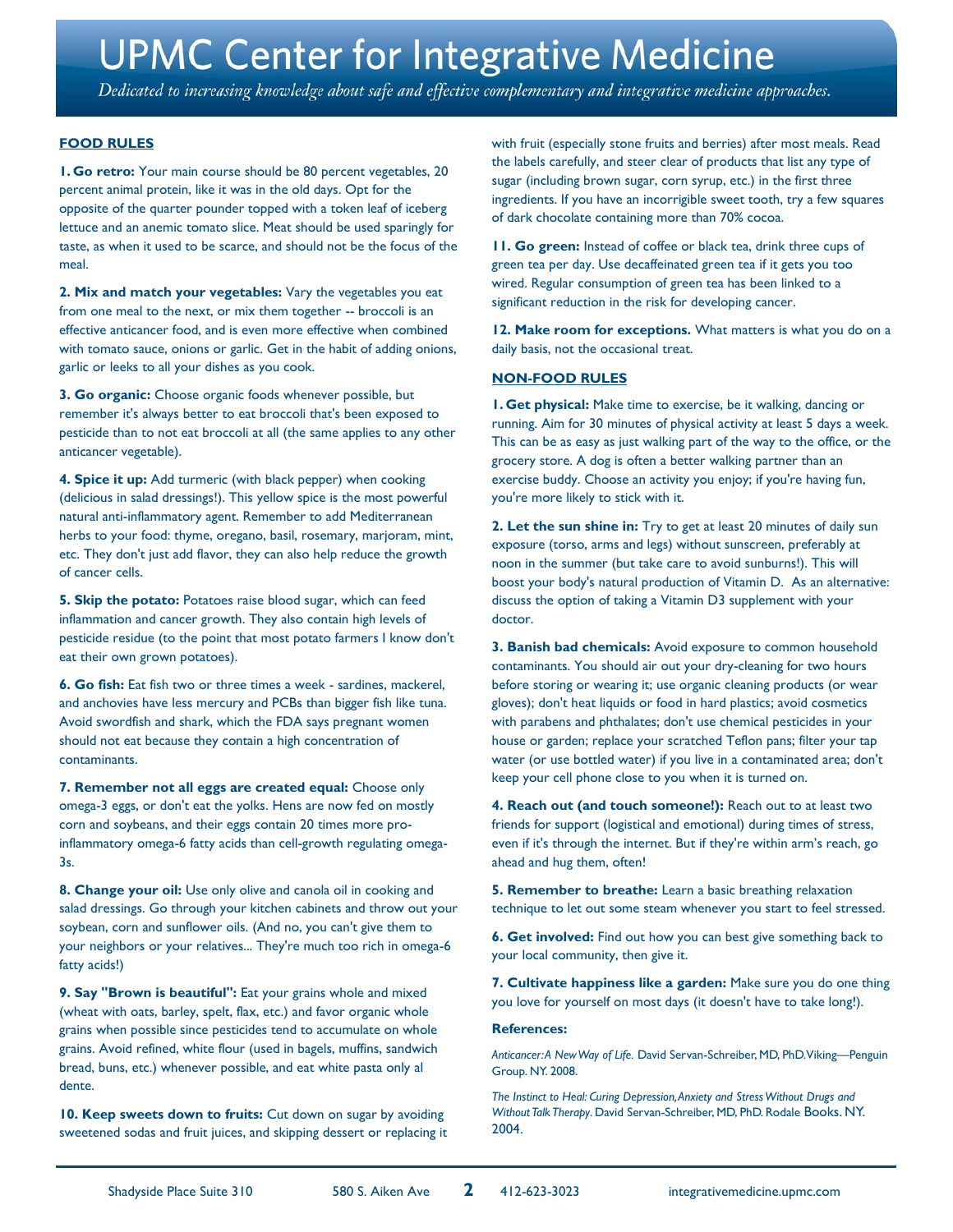# **UPMC Center for Integrative Medicine**

Dedicated to increasing knowledge about safe and effective complementary and integrative medicine approaches.

#### **Fascia, Function, and Movement**

By Ronald Glick, MD and David Lesondak, Structural Integrator *The UPMC Center for Integrative Medicine is dedicated to increasing* 

The Center for Integrative Medicine is 20 years old. In celebration of our anniversary, we will be hosting educational and community events over the next six months. Without coming up for air, after the showing of the film the *C-Word*, we are pleased to feature our second event of the year. Two of the world's experts on connective tissue and movement patterns will be presenting a lecture and experiential program for the community. This will take place on Wednesday Nov. 1, 2017 from 6-8 p.m. at UPMC Shadyside West Wing Auditorium.

#### Speakers include:

**David Lesondak, BCSI, FST,** author of *Fascia: What it is and why it matters*, the newly released book that explains the importance of this connective tissue in helping our musculoskeletal system come together, work better, and interact with the other systems of the body.

#### **PJ O'Clair, Master Instructor Trainer at Merrithew,**

**Inc.** from Canada, Senior Master Instructor-TRX, has helped create and develop fascial fitness and movement programs and teaches and lectures worldwide.

There are multiple systems of caring for individuals with chronic musculoskeletal pain, from orthopaedic surgery, to standard rehabilitation methods, to chiropractic, to massage therapy. With all of these methods of treatment, why do so many of us continue to carry stress in our bodies and experience so many injuries and chronic problems that don't fully resolve.

For some the missing link may lie in the connective tissue called fascia. These two experts will approach the topic from different angles. It should allow participants to come away with helpful ideas, a better understanding of their bodies, and new approaches to management of symptoms.

This program is free of charge. Healthy Steps will be awarded to UPMC staff. Advance registration is requested by calling 412-623-3023. Light refreshments will be provided.

Reference: *Fascia: What it is and Why it Matters*. David Lesondak. Handspring. UK. 2017.

#### **Research Announcements**

*knowledge about the effectiveness and safety of complementary and integrative medicine approaches. Other integrative medicine modalities may not have been subjected to the same level of scientific inquiry as western medicine treatments. The Center for Integrative Medicine, in concert with the University of Pittsburgh, is actively pursuing research to support the benefits of these therapies.*



The Center for Integrative Medicine is proud to announce a new research project that focuses on measuring Mindfulness. Drs. Carol Greco and David Victorson (of Northwestern University) are the leaders of the study, which is funded by the National Institutes of Health.

*Thank you* to the **156 patients** at the Center for Integrative Medicine who are participating in the

# *P.R.l.M.l.E.R STUDY*

PATIENTS RECEIVING INTEGRATIVE MEDICINE INTERVENTIONS EFFECTIVENESS REGISTRY

*Your participation in this national study is a valuable contribution to research and will help us better understand how integrative medicine affects patients' physical and emotional health.* 

New enrollment will end on November 1, 2017, but **please remember to complete your follow up surveys** when you receive the reminder. If you have any questions contact Chris at [mcfarlandce@upmc.edu](mailto:mcfarlandce@upmc.edu?subject=Chris%20McFarland)